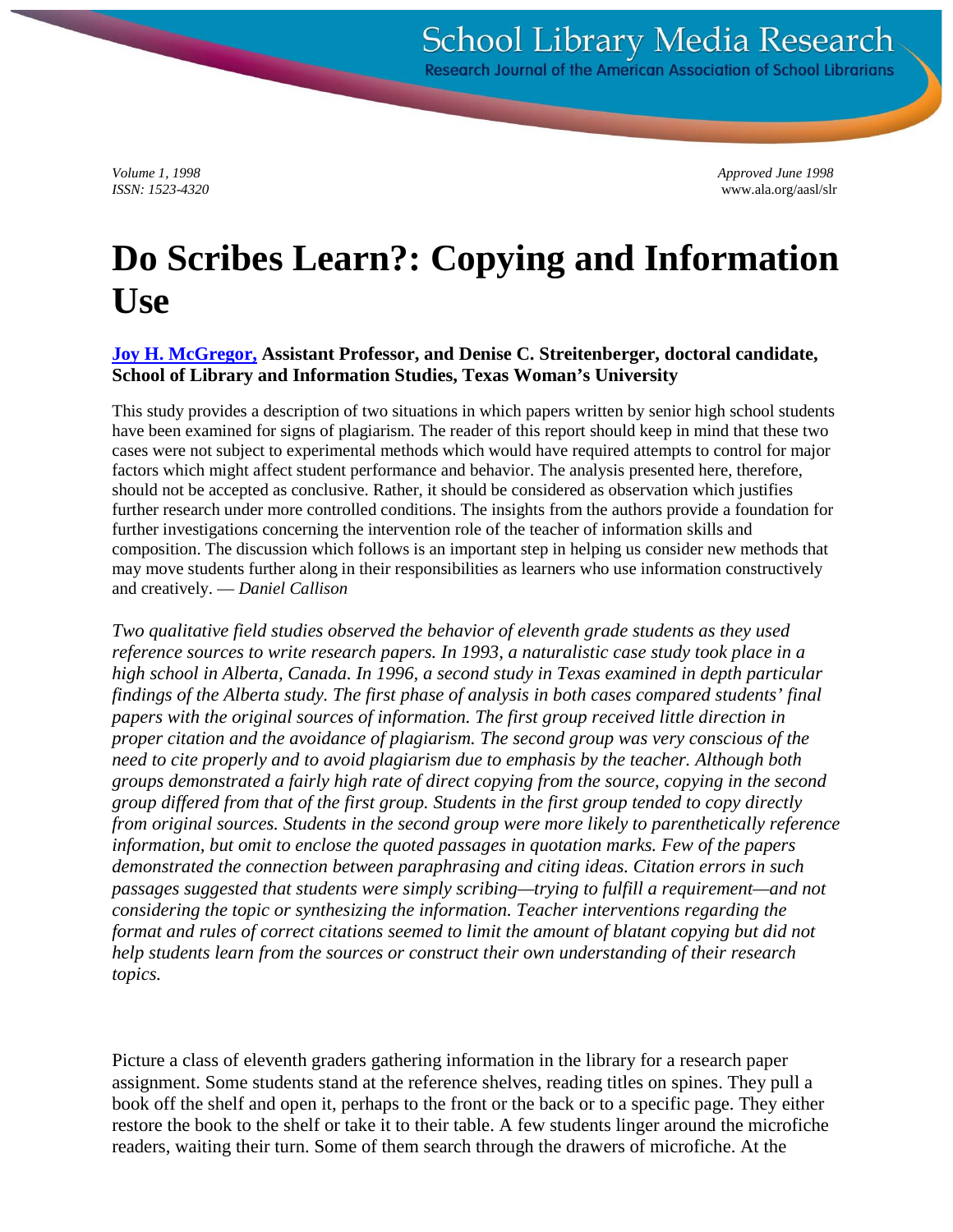computer catalog, several students punch the keys and stare at the screen. Several students are lined up to use the photocopier. Other students are seated at the tables, writing. Most of these students have a book open in front of them, and they look back and forth from the book to their paper as they write. Students at one table talk to each other. Others stand waiting to talk to the teacher. The room is busy and not very quiet. In this beginning stage of their assignment, the students are locating and starting to gather information from the books, the microfiche, and the computers.

Two days after the above scenario, the scene has changed somewhat. The noise level is down and movement is lessened. Most students are now sitting at the tables, writing. The teacher is sitting alone at another table, reading and writing. Talk occurs at some tables, while other tables are quiet. Fewer students wander around, stand at bookshelves, or line up at the microfiche reader and photocopier. Those who are moving around complete their task quickly and return to a table where they might make a comment to another student or else sit down quietly and begin writing. At this point, most students have moved from locating sources to gathering information from those sources.

Now we look at the next week. The students are back in the classroom. They are surrounded by cards filled with notes and lists, some scattered, some sorted into piles. A few students are writing, others are shuffling cards. Still others are talking to each other and some are waving their hands in the air, trying to get the teacher's attention. The teacher is moving around the classroom, talking to students whose hands are raised, occasionally being interrupted by other students who come to stand beside her, occasionally stopping to talk to the whole class. The noise level is high. Now the students are trying to use the information they have gathered to write their research papers.

We have described the external, observable elements of a class of eleventh grade students writing research papers—a common assignment in high schools across North America. But is there more going on than meets the eye? What is happening in terms of learning, the goal one would expect of a project such as this?

Research projects provide the opportunity for learning both skills and content (Resnick 1989). Information-gathering can provide skill development of several kinds. Students can learn to generate appropriate questions for research. They can acquire locational skills by examining a variety of information sources and formats. As they become familiar with these sources and determine how to use them, they can develop analytical skills that apply to using other, less familiar sources. Encountering information expressed in different ways and occasionally in disagreement should help students learn to deal with ambiguity. They can learn to evaluate the credibility and usefulness of information. They can learn to organize their thinking as they sort and categorize information. As they think about multiple pieces of information and determine the relationships between them, they should be learning how to synthesize that information. We also hope that as they gather and use information, they are developing an understanding of their topic (Bloom 1956).

The writing process involved in producing a research paper has the potential of providing further learning. Teachers expect students to learn to synthesize ideas into a coherent product, organize information into a logical sequence, and communicate the synthesis cogently. Throughout a project such as this, as students seek meaning in the text they encounter and make sense of the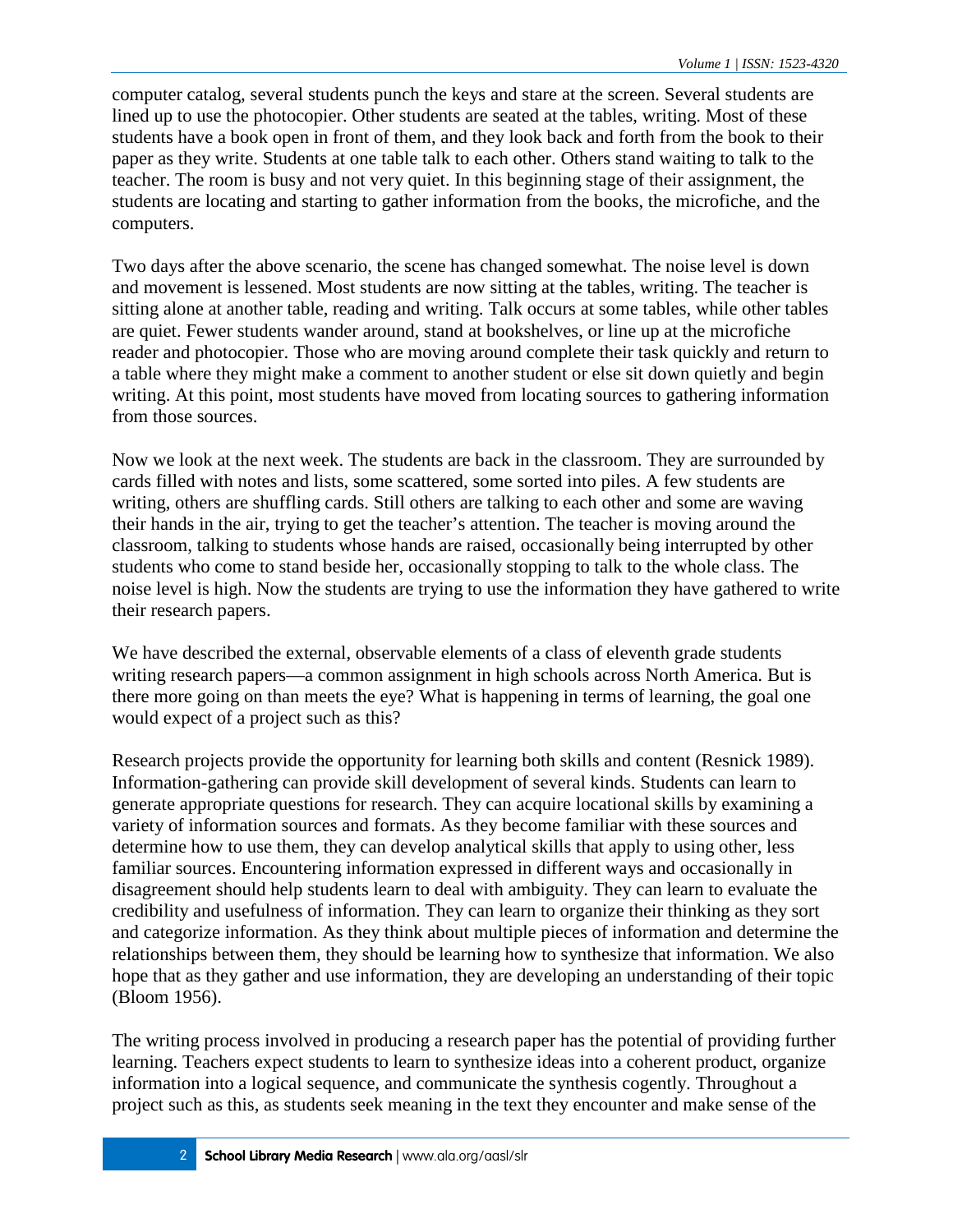information, they should be constructing their own understanding of the subject matter. The ideas they read and their own prior knowledge should meet in a "construction zone—a magic place where minds meet, where things are not the same to all who see them, where meanings are fluid, and where one person's construal may preempt another's" (White 1989, ix). Their perceptual and conceptual changes will vary from one person to another, but the project should provide opportunity for change and growth to take place. As those changes occur, student writers should gain experience in solving problems based on the personal goals they set and revise as they move through the process.

Researchers like Flower and Hayes (1980) have shown us that better writers "develop flexible goals to guide their writing processes . . . , rich enough to work from and argue about, but cheap enough to throw away" (p. 43). Poorer writers tend to spend little time planning, rushing to commit words to the page, and to hold tight to their initial formulations of a problem. (Hull 1989, 107)

Through practice in writing research papers, students should move along the continuum from novice to expert writers.

But do students really gain these understandings as they work on research projects? How do interventions by adults facilitate this l earning? Are there interventions that inhibit learning or that teach something other than what they are designed to teach?

## **Design and Implementation**

Two naturalistic research studies observed forty-five eleventh grade students carrying out research paper assignments. One project, described in the introduction, took place in an English class in Texas in 1996. That project grew out of an earlier study in 1993 in which students in Alberta, Canada, wrote English and Social Studies research papers (McGregor 1994). The original study generated a model of student thinking during research paper writing. One element of the model showed an orientation toward process or product. An apparent connection between strong product orientation and plagiarism was observed, but further research was needed to investigate this link. The Texas study was designed to explore student information use in general and also to probe the possibilities of the link between product orientation and plagiarism.

### **Students**

The samples were purposefully selected to observe eleventh grade students writing research papers as part of their normal educational experience. No effort was made to control either situation in any way, but the research sites were chosen to provide as much similarity as possible. Both schools have a good reputation academically and are located in small, middleclass communities, just outside major urban areas. The student participants, though, demonstrated a range of ability levels. The Canadian students were International Baccalaureate (IB) students and the American students comprised a more heterogeneous group. The Alberta sample was selected to provide the richest data possible regarding student thinking, with the assumption that IB students describe their thinking most easily. The heterogeneous Texas sample was selected to observe a wider range of behavior.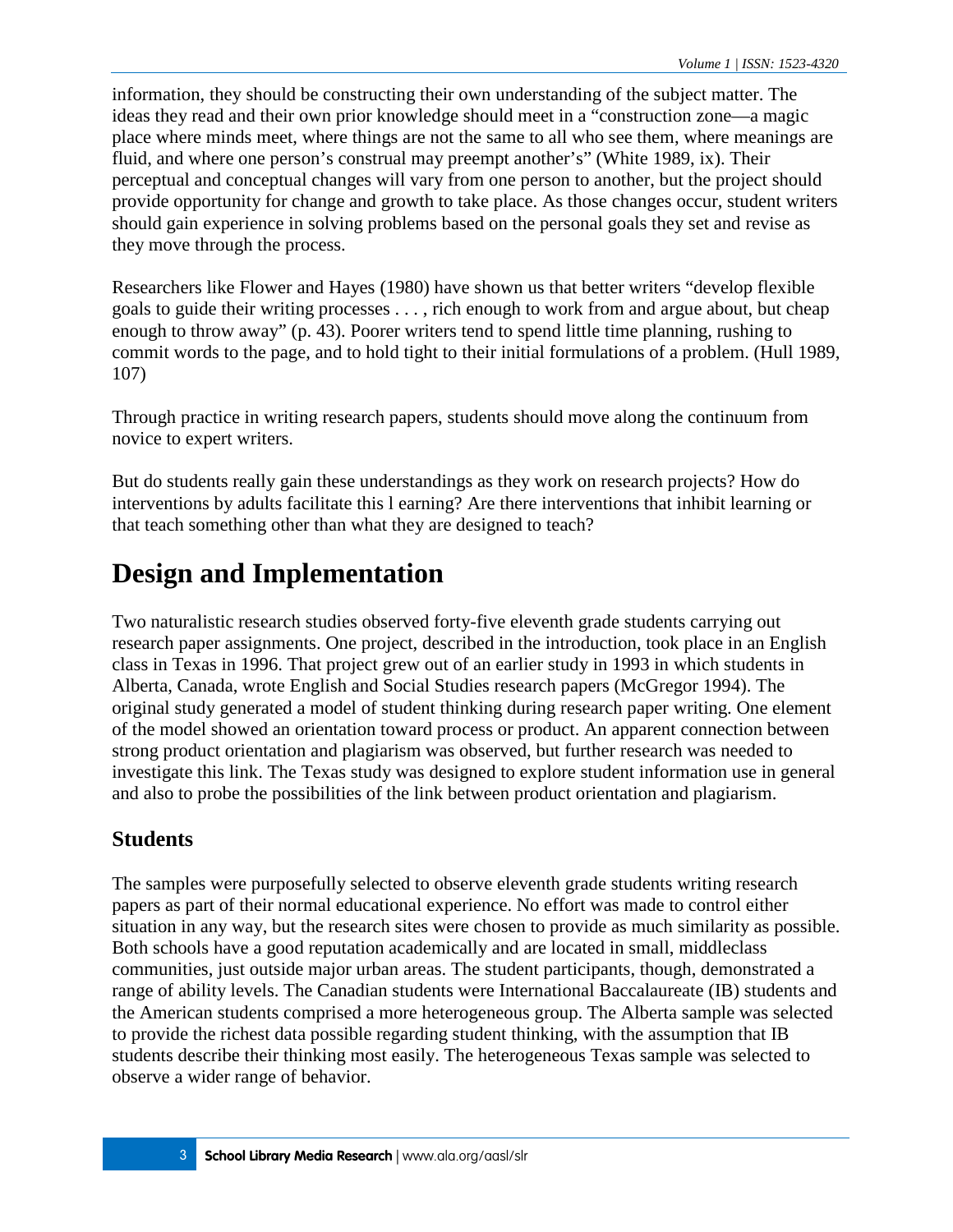Three teachers and two classes were involved in the Alberta study. One class was observed in both English and Social Studies and the other class observed in English only. The Texas study involved one English class of 21 students and one teacher.

In the Alberta study, students were observed and interviewed during the information collection phase of their papers. Audiotaped think-aloud protocols of their paper-writing phase were also analyzed. In the Texas study, students were observed and interviewed throughout the information collection and writing phases. In both cases, research logs, notes, and final drafts of the research papers were collected and analyzed and sources of information were examined. The first study was conducted by one researcher and the second by two.

#### **Adult Intervention**

Although adult intervention was not the focus or the purpose of either study, it would have been impossible to conduct the studies without observing these interventions throughout. It is important to provide some description of this area because in both studies these interventions emerged as important to the resulting student research papers and to the learning of the students. The form of adult intervention differed with each class, as would be expected, since four different teachers and two librarians were involved.

In the Alberta study, two English teachers, one Social Studies teacher, and one librarian provided various forms of assistance to students. The English teachers introduced the assignment in class, provided a brief handout describing the format and grading rubric for the project, and further discussed the format and grading. One teacher spent considerably longer discussing format than the other. Elements of form emphasized in both cases were:

- number of sources of information required
- formal report style
- length
- extra elements required, such as a table of contents

Both English classes were instructed not to copy from the reference sources but rather to use their own words instead. Topic selection in both cases took place in the classroom by drawing teacher-designed topics from a hat. The same set of topics was used in each class. Once the classes arrived in the library, both teachers answered questions when asked, but usually stayed separate from the students otherwise. One teacher wandered around occasionally, monitoring students' efforts. The other rarely did.

The Social Studies teacher assigned an introductory exercise that required use of the books needed for the research papers in order to familiarize the students with the collection in the general topic area. He introduced the assignment in class and provided a brief handout with the grading scheme and formatting instructions for the following:

- number of sources
- citation style
- length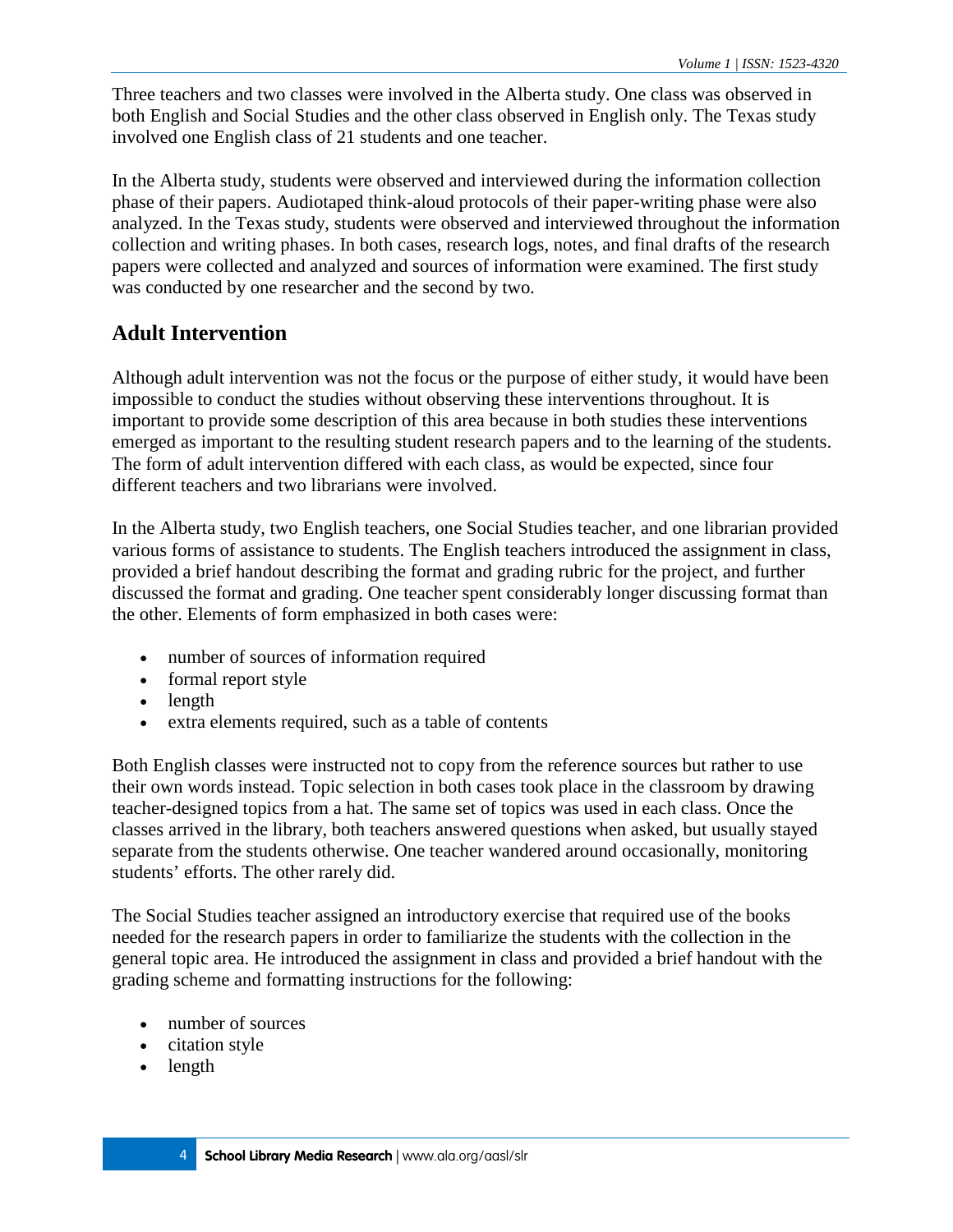He provided the question students were to answer, which required critical analysis of the information located and a decision based on that information. Class discussion covered the process for coming to a conclusion about the topic. This teacher discussed ideas with students when asked, monitoring their progress throughout.

The librarian in the original study spent a few minutes at the beginning of the first period in the library with each class, introducing the materials to the students as a group and explaining the value and use of some of the most important resources. She was available to answer the occasional questions students directed her way. Most of the necessary books were preselected and assembled on a book truck, although students still went to the shelves to use reference sets and several other sources. Since the writing occurred at home, no teacher or librarian interaction took place once the classes left the library.

A great deal more instruction took place on writing research papers in the Texas study. It is likely that the difference in the composition of the classes (International Baccalaureate compared with heterogeneous) meant the students had had different prior experience with research papers. The teacher introduced the topic in the Texas classroom in great detail, teaching the steps involved in writing research papers and demonstrating the major resources students would likely use. She provided extensive handouts that explained the specific requirements and grading of the paper, as well as notetaking, draft writing, formatting, quoting, citing sources, and editing. Prior to going to the library, she discussed the specific assignment requirements and notetaking in detail, but focussed primarily on correct format, such as the following:

- what to include on note cards
- number of note cards
- how to write bibliography cards
- number of bibliography cards
- deadlines for turning cards in
- content of thesis statement
- content of outline
- number of paragraphs
- number of sources to be cited
- number of parenthetical references in each section of paper
- number and length of quotes
- number of sources to be included in bibliography

Students selected topics from a list of ninety-six possibilities or were permitted to select a topic not listed. No more than two students could select the same topic.

By the time the students arrived in the library to begin their information collection they had already been introduced to the most important reference sources. Therefore the librarian simply discussed expectations for behavior in the library. The librarian was not involved with this assignment at any other time, except for one instance where she reprimanded a student for inappropriate behavior. Teacher intervention in the library during information gathering dealt with how to create note and bibliography cards. The teacher seldom intervened to advise what information was important, how to evaluate the information, or how to choose the best sources from multiple options.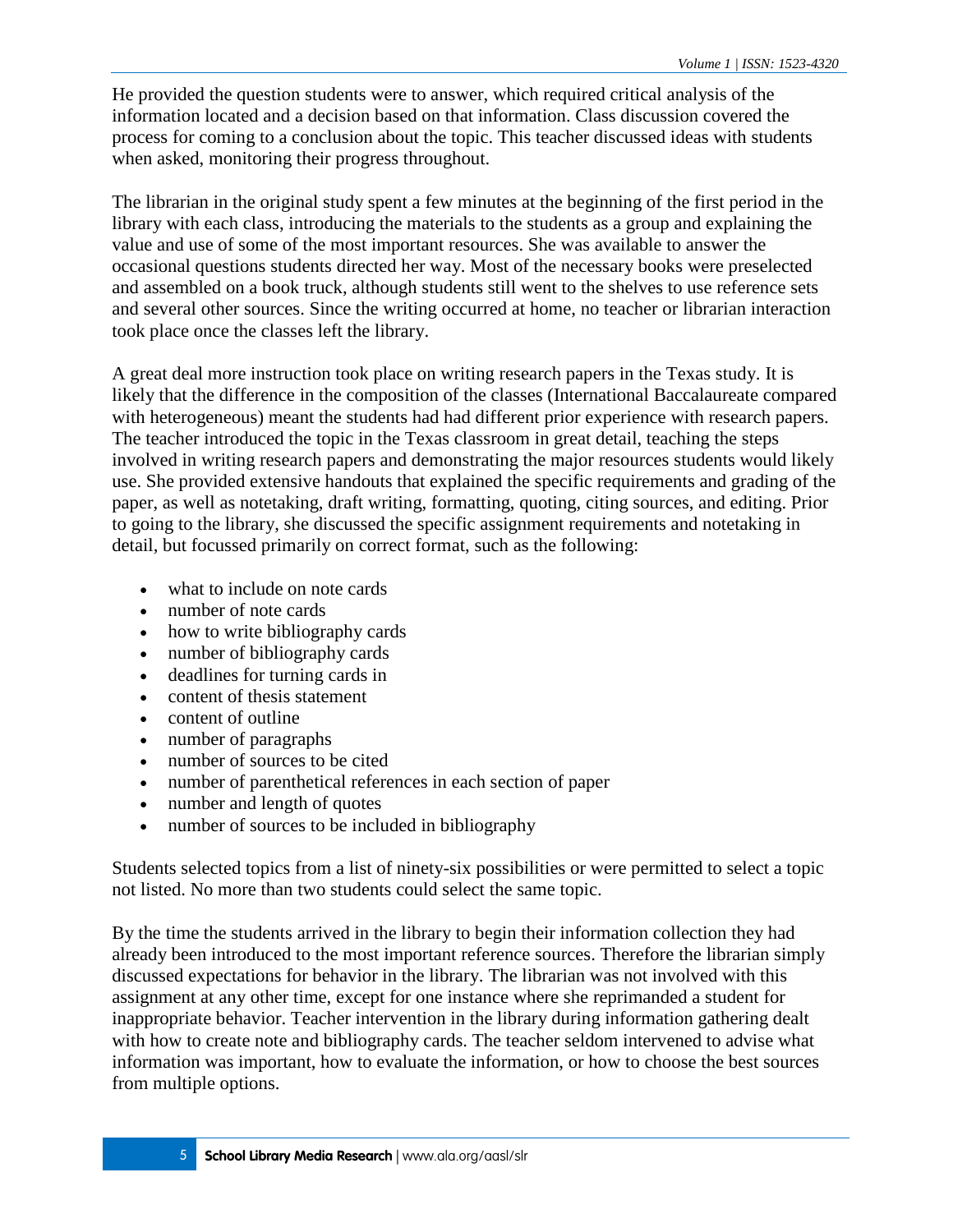Following information gathering, the Texas students spent class time writing their papers. Teacher intervention at this point was extensive. She demonstrated how to write a thesis statement and an outline, providing examples and instructing students to use her examples as format models by plugging the appropriate details into the sentence or phrase. She continually reminded them to cite sources appropriately. She provided editing instructions and excercises. Emphasis was primarily on the format of each of these elements. She helped individuals with these tasks (sometimes actually completing the task for the student), approved their thesis statements and outlines, and answered questions constantly.

In both studies, teachers and librarians assumed that students knew how to use information without assistance. They provided intervention on locational and formatting problems, but seldom on how to use the information once it was located. None discussed how to select appropriate information from sources, how to evaluate information for usefulness, how to reconcile conflicting information from various sources, or why quoting other writers might be useful or appropriate. No data were gathered to indicate whether or not this discussion had taken place on previous occasions. It is possible that the IB students of the first study were expected to be capable of carrying out that task independently. In the second study, the emphasis on format of notecards, bibliography cards, citations, and quotes dominated instruction, and though it was not specifically stated in the written objectives of the project, correct format and the elimination of plagiarism were clearly the focus of the assignment.

## **Discussion of Observations**

Since it was possible for observation to extend through the entire library research project including the writing phase, and since teacher intervention was more extensive throughout the Texas study, this paper will deal with observations primarily from that study, with some comparison between cases. Although each study incorporated both quantitative and qualitative data analysis, this discussion is based chiefly on quantitative analysis.

A finding from the original study—an apparent connection between a process/product orientation of a particular student and the way in which that student used information—was investigated further in the second study. All students in the Alberta study demonstrated an orientation toward the format of the end product rather than the process of gathering and synthesizing information for the content. Students were concerned about making their product fit the mold they envisioned based on prior experience and the instructions for the assignment. Those students who demonstrated little or no awareness of processes such as seeking meaning, making sense, or learning tended to exhibit a strong desire to make the final product "look good" or "sound right." These same students tended to copy a great deal from the original sources of information rather than paraphrase the information or synthesize the ideas. On the other hand, the students who demonstrated involvement in processes of seeking meaning, making sense, or learning did not copy from their sources. They synthesized, summarized, and paraphrased the information. The apparent relationship between the product/process orientation and the tendency to copy provoked questions regarding whether this was a chance connection or the nature of the relationship.

Students in the Alberta study received very little direction related to copying or plagiarism other than an early admonition not to do it. In the Texas study, however, the teacher constantly reminded students not to plagiarize and instructed them on how to quote and cite properly. She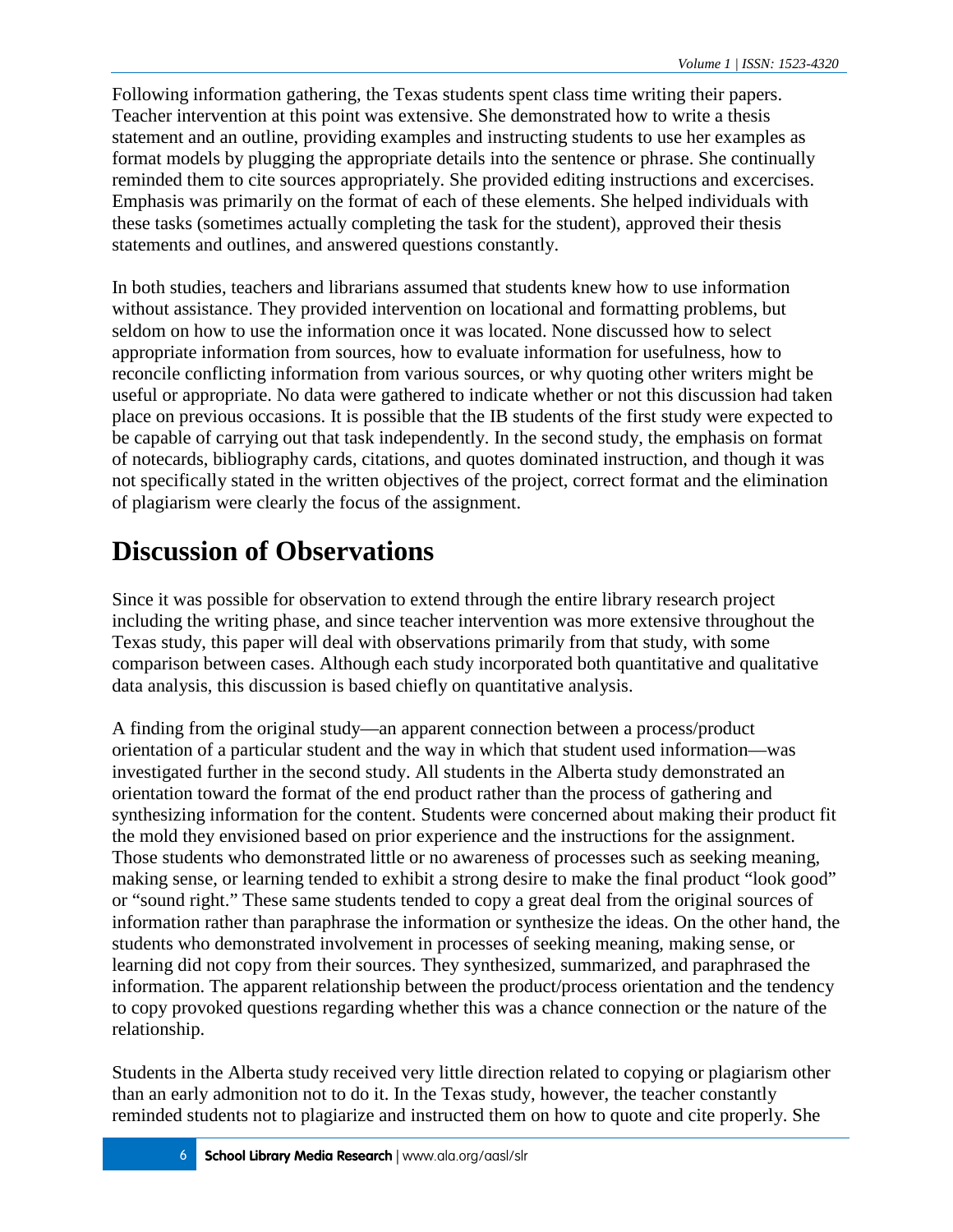required them to copy all information word-for-word from the original sources to their note cards, which they handed in with their final papers and which she said she would check for plagiarism. It was impossible to know whether this strong emphasis on proper citation was due to the teacher's awareness of the researchers' interest or because it was an integral part of this teacher's instruction. The reason was irrelevant, since in either case students received instruction and coaching in avoiding copying and citing according to an accepted style. This element provided an unexpected opportunity to analyze the effects of such instruction.

The amount of copying was determined in both studies by comparing the students' final papers with the original sources listed in their bibliographies. Categories of copying were devised and described in the first study (see appendix A) and applied again to the second study. Portions of papers copied word-for-word were labeled E, portions copied very closely but with minor word or tense changes were labeled D, and portions copied with more extensive word changes but without altering the original sentence and paragraph patterns were labeled C. The amount of copying in each category was then determined and calculated as a percentage of the total paper. When students copied by changing some of the words but leaving the sentence and/or paragraph patterns intact (category C), it was assumed that they were attempting to paraphrase, albeit ineffectively. Blatant copying with little or no change (D or E) was interpreted as more indicative of an inability or an unwillingness to avoid plagiarism. Each paper was assigned a level, determined by the percentage of D and E copying. Papers ranged from type 1, which contained no copying to type 5, which contained 50 percent copying or more. Table 1compares the amount of copying at the D and E levels in each of the English classes in the two studies. Only the English classes are compared, since the topics in both cases required reporting historical information. The decision-making requirement in the Social Studies assignment may have resulted in different thought processes and information-use strategies, rendering it less comparable to the English papers.

### Table 1 Comparison of Copying Scores at D and E Level, English Classes, 1993 and 1996

|                                | English 1993    | English 1996  |
|--------------------------------|-----------------|---------------|
|                                | (Alberta study) | (Texas study) |
|                                | $%$ D and E     | $% D$ and E   |
| Type 1 (no copying)            | 31.3            | 50            |
| Type 2 (less than $15\%$ )     | 21.9            | 40            |
| Type 3 (15-29%)                | 15.6            | 0             |
| Type 4 (30-49%)                | 12.5            | 5             |
| Type $5(50\% \text{ or more})$ | 18.8            | 5             |

Definitions of D and E are given in Appendix A.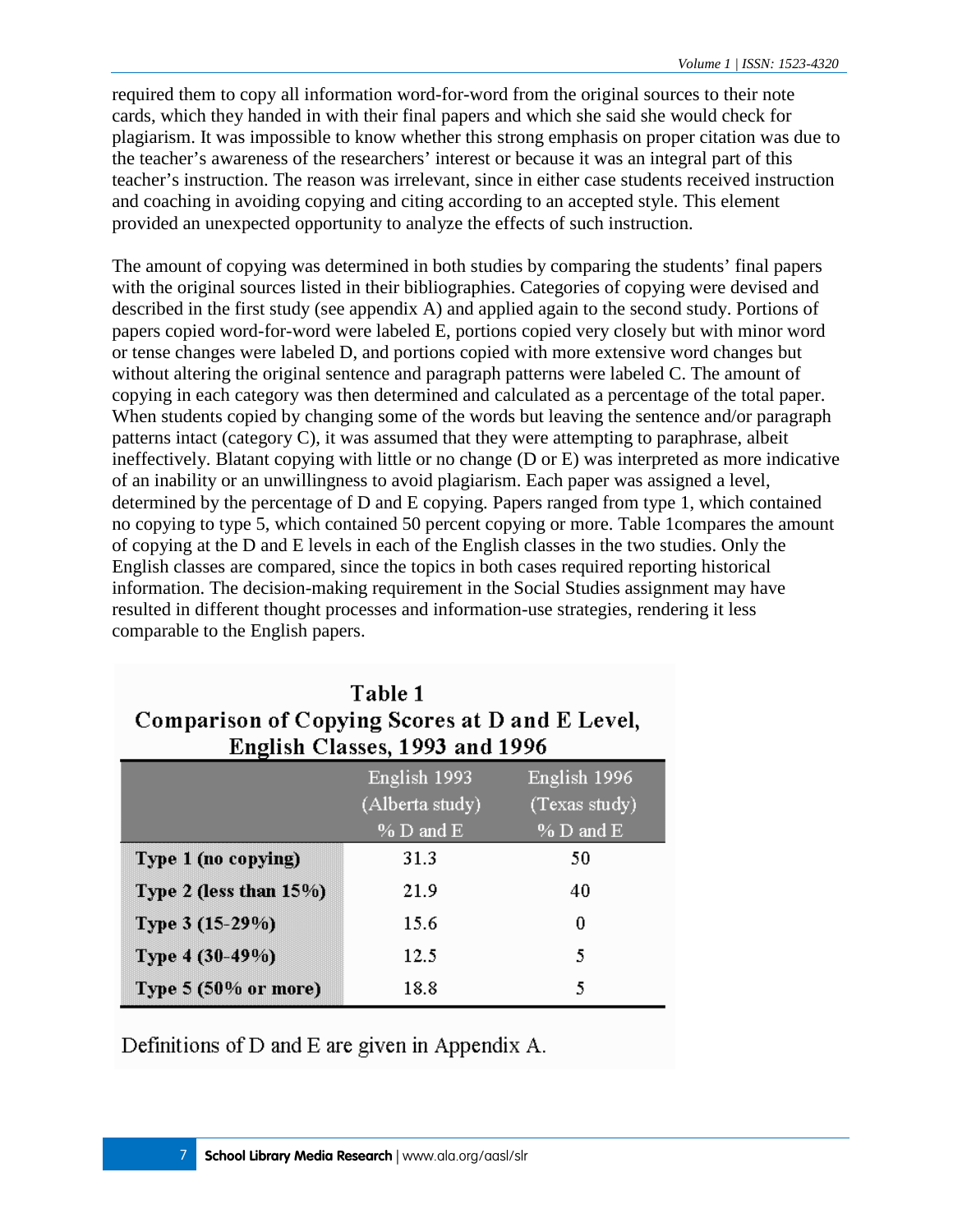Table 1 shows that blatant copying (D and E) was somewhat less in the Texas study, probably due to the many reminders to avoid plagiarism and the emphasis placed on proper citation. Only 10 percent of the papers in the Texas study were type 4 and 5 (30 percent or more of the paper contained information copied almost word-for-word). In the Alberta study, 31 percent of the papers were type 4 and 5. It would appear that the teacher emphasis on avoiding plagiarism was effective with many students, since the amount of blatant copying was considerably less.

### **Analysis of Errors**

Traditionally, cognitive developmentalists have delved into thought processes by observing errors in written and spoken language. Through observing these behavioral errors, a means of identifying patterns in the development of cognition emerges (Piaget 1964; Ferreiro and Teberosky 1974). Based on this tradition, errors in the students' attempts to cite and paraphrase were analyzed in order to identify possible patterns in their thinking.

### **Citation Errors**

An interesting phenomenon emerged in the 1996 research papers that did not exist in the 1993 papers. A large number of papers contained D and E categories of copying followed by parenthetical references, seemingly making them legitimate citations. Analysis showed that these portions of the paper were incorrectly cited in a number of different ways. Many included exact copies of the original text, cited, but without quotation marks. Others were very similar to the original, again cited and without quotation marks. To be correctly cited, these portions should either have been exactly the same as the source and enclosed in quotation marks, or paraphrased so that they were significantly different, including sentence patterning, with the source of the idea cited. Instead, they were a hybrid of the two—a token attempt or no attempt at paraphrasing followed by a parenthetical reference that indicated the students were very aware of the need to cite. Students may have omitted quotation marks from the exact quotes in these portions because they had already reached the limit of two long exact quotes allowed in the paper.

Other citational errors were found in the same sections. Citing the wrong source entirely was a common error. In some instances the correct source was included in the bibliography, and in others it was not listed at all. In other instances students combined two sources and cited a third. Incorrect citations also appeared amid consecutive citations of the correct source. Students making this error may have been concerned that they had cited the same source too often and changed a citation to give the appearance of using additional sources.

Students also cited the correct source incorrectly. Errors of this type included citations to the wrong page, combining two sources and citing one or the other but not both, or citing only a portion of a quote but including more than that portion.

Errors were found within the quotations themselves. Errors included misspelling from the original source to the note card, then reproducing the same misspelling in the paper. In some cases, words were completely changed from the source to the paper. Some examples of this error were these: "dissection" became "direction," "absurd" became "observed," "guilt" became "quilt," "hilly" became "chilly," "best" became "worst," and "envy" became "entry."

### **Paraphrasing Errors**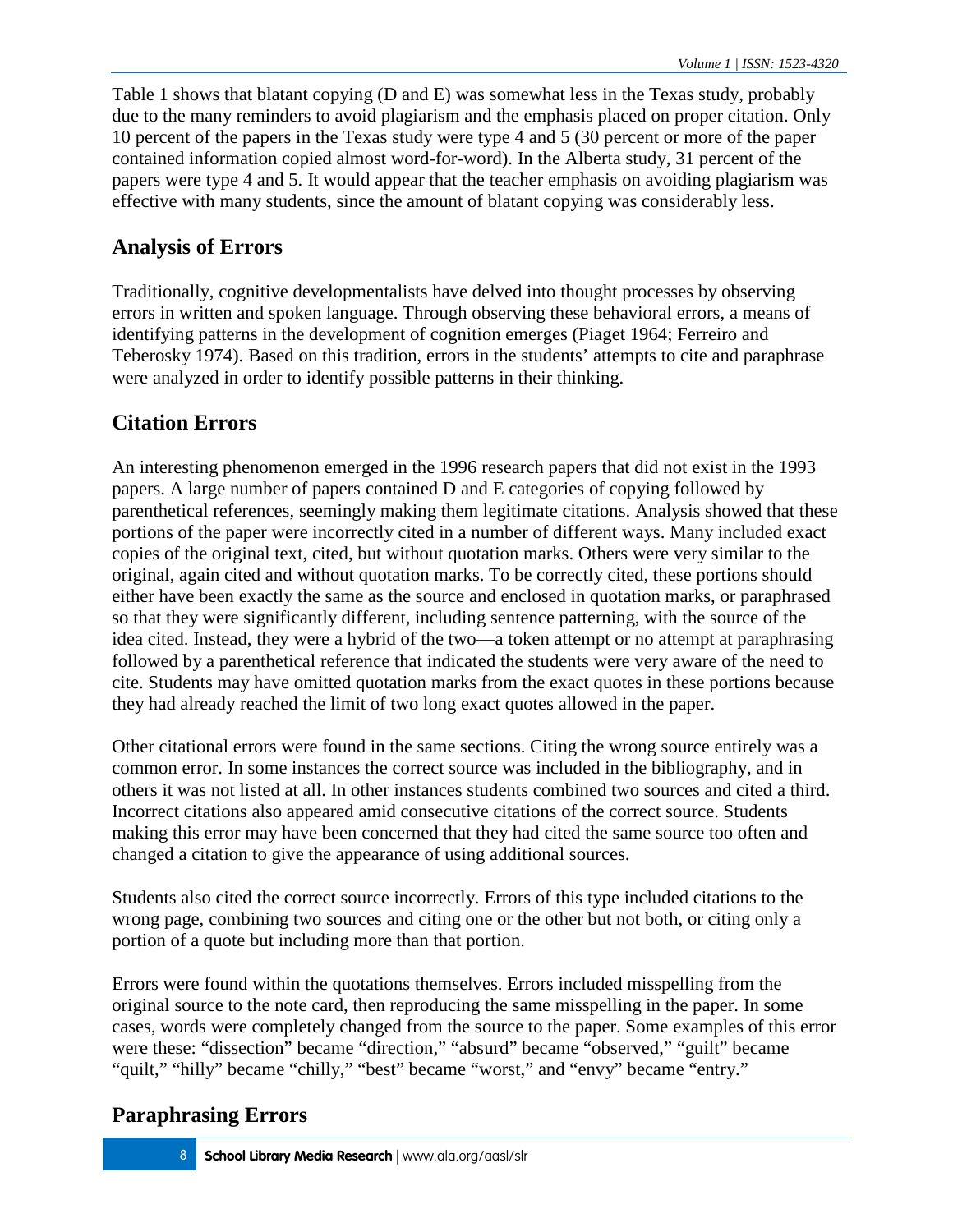Both the 1993 and the 1996 students had difficulty with the concept of paraphrasing. Paraphrasing was not defined for the Alberta students in 1993, while the teacher in Texas in 1996 defined paraphrasing as expressing "the thoughts of someone else in your own words"(teacher handout). The Texas students were informed that their own writing is distinctive and individual. This implies that sentence patterns, too, would be distinctive and not a replica of the patterns in the original source. Poorly paraphrased segments, labeled as category C on the copying scale, were considered to be copied, since they followed the original sentence patterns closely, with some word and phrase changes. These portions seemed to represent an effort to comply with expectations at some level, although not at the level of effectively expressing an idea in their own words.

Students in the Texas study received direct instruction in paraphrasing in the form of a handout. Guidelines included statements such as:

- a paraphrase often includes your interpretation of complicated phrases and ideas
- never use a word of which you do not know the exact meaning when paraphrasing
- make sure you understand the ideas in the passage
- look up any unfamiliar words or phrases
- turn the card over and try to write from memory the main idea that is expressed on the card. (Handout given to students in 1996 class)

Reproducing the original author's sentence patterns, but replacing some words with synonyms and shifting the position of some phrases, probably indicates that the student was still looking at the original sentence. This reproduction does not show understanding of complicated phrases and ideas, let alone interpreting them. Sometimes the word replacement involved simplification of the original word, which might indicate that the student understood that word. Often, however, the replacement word was just as complicated as the original, and the synonyms were thesauruslike, not necessarily appropriate for the particular context.

Skillful paraphrasing (category B) requires making sense of what is read. An attempt to paraphrase, but poorly done (C), indicates that students tried to carry out a requirement of not plagiarizing, but might not have attempted to make sense of the whole idea or understood it well enough to express it their own way. Citing (D and E\*), but barely attempting to paraphrase, takes even less thought and indicates simply carrying out a requirement or possibly an expectation that paraphrasing wouldn't be assessed. Logically incorporating that original text into the paper may require some making sense of the idea, just as effective incorporation of a properly cited quotation requires sense-making, but very often the incorporation of such text was not effectively done. Connections and transitions from one sentence to the next were missing. A change from one source to another was very obvious, because different voices were used.

### **What Do the Errors Mean?**

What can we learn about student thinking from these errors or error patterns? Can we make assumptions about what these errors might indicate? We cannot make absolute judgments and arrive at specific findings, but several interesting issues emerge, following a logical progression. What do the errors suggest about (1) whether students look for meaning in information, (2) whether they use that meaning to make sense, and (3) whether they construct their own understanding of that information?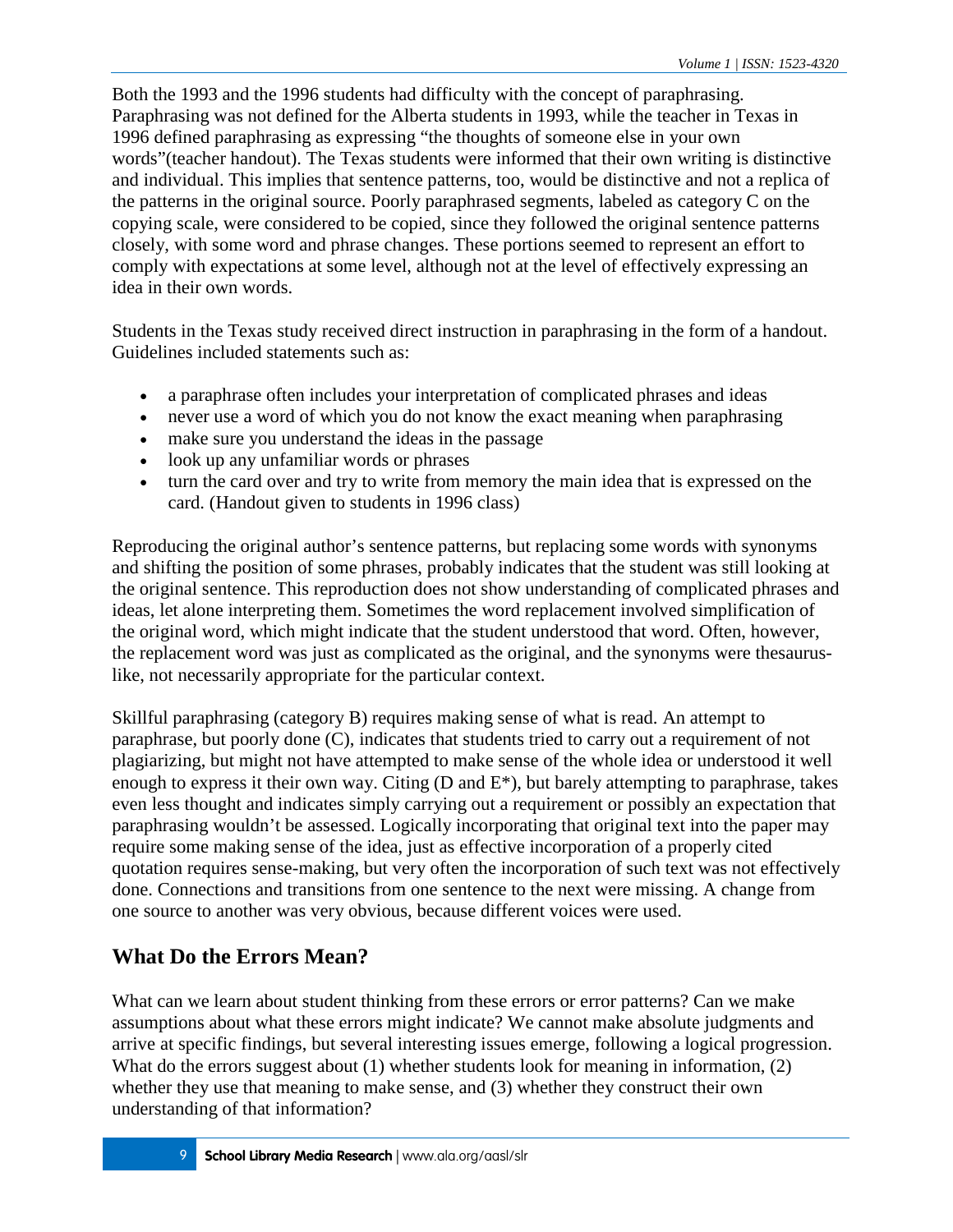Although some of these errors were likely typographical (hilly to chilly, guilt to quilt), others seem to indicate that meaning was not important. At the moment the word was changed, whether in transcribing from source to note card or from note card to paper, the student likely was not trying to incorporate the idea into his or her existing mental model of the topic. When the replacement word was a different part of speech or unrelated in meaning, there could be little making sense going on, either during notetaking or writing.

Almost half the Texas students put little effort into really making sense of their topic. They showed a lot of product-orientation, but in a more defined and directed sense than students in the first study. Their attention to citation of ideas, whether accurate or inaccurate, indicated that they were more aware of the format of that product element than the first group, probably because the interventions from the teacher emphasized this point so heavily. This was part of the teacher's goal—to make them aware of the need to cite words and ideas of others. She was successful in making them aware of that. Less than 5 percent of the aggregate total of their papers was copied without citation, compared with 22 percent in the Alberta study. She was less successful in getting them to cite accurately.

Seeking meaning leads to making sense, which in turn leads to constructing one's own understanding. Resnick states that "to learn about something, to come to understand it, is, in current cognitive science parlance, to construct a mental model" (1989, 4). Vosniadou and Brewer describe levels of change in developing mental models:

Accretion refers to change that occurs through the gradual accumulation of factual information within existing schemata. Tuning describes the evolutionary changes in the categories used for interpreting information. . . . Restructuring refers to changes in knowledge that involve the creation of new structures. (1987, 52)

An immature, inaccurate mental model can become more accurate and more sophisticated as understanding is constructed.

A prime concern coming out of the Texas study was how much students actually changed their mental models of either the topic they were studying or the procedure for using information from outside sources—how much they constructed their own understanding of their topic or the procedure. They spent a great deal of time and effort simply scribing—copying or nearly copying words and sentences from an original source to a note card and then from a note card to a paper. Some of this scribing led to legitimate copying, in the form of quoting appropriately from the source. Most of it led to inappropriate copying or plagiarism. The activity of scribing seems unlikely to lead to accretion, tuning, or restructuring. Perhaps minimal accretion occurs through copying words from one place to another, but the permanence of any factual information accumulated that way is suspect. Did new understanding really develop? Did the mental model really change? Since the students were not available for interviewing after some time had lapsed, it is impossible to know to what degree they actually constructed a personal understanding of their topic. If the intent of the assignment was strictly procedural—to teach students how to cite—even the mental model of that procedure was not well constructed, as indicated by the number and kinds of citational errors.

Students copied extensively, sometimes legitimately as in quoting from the original source and attempting to cite appropriately (according to an accepted style, as defined by the teacher), and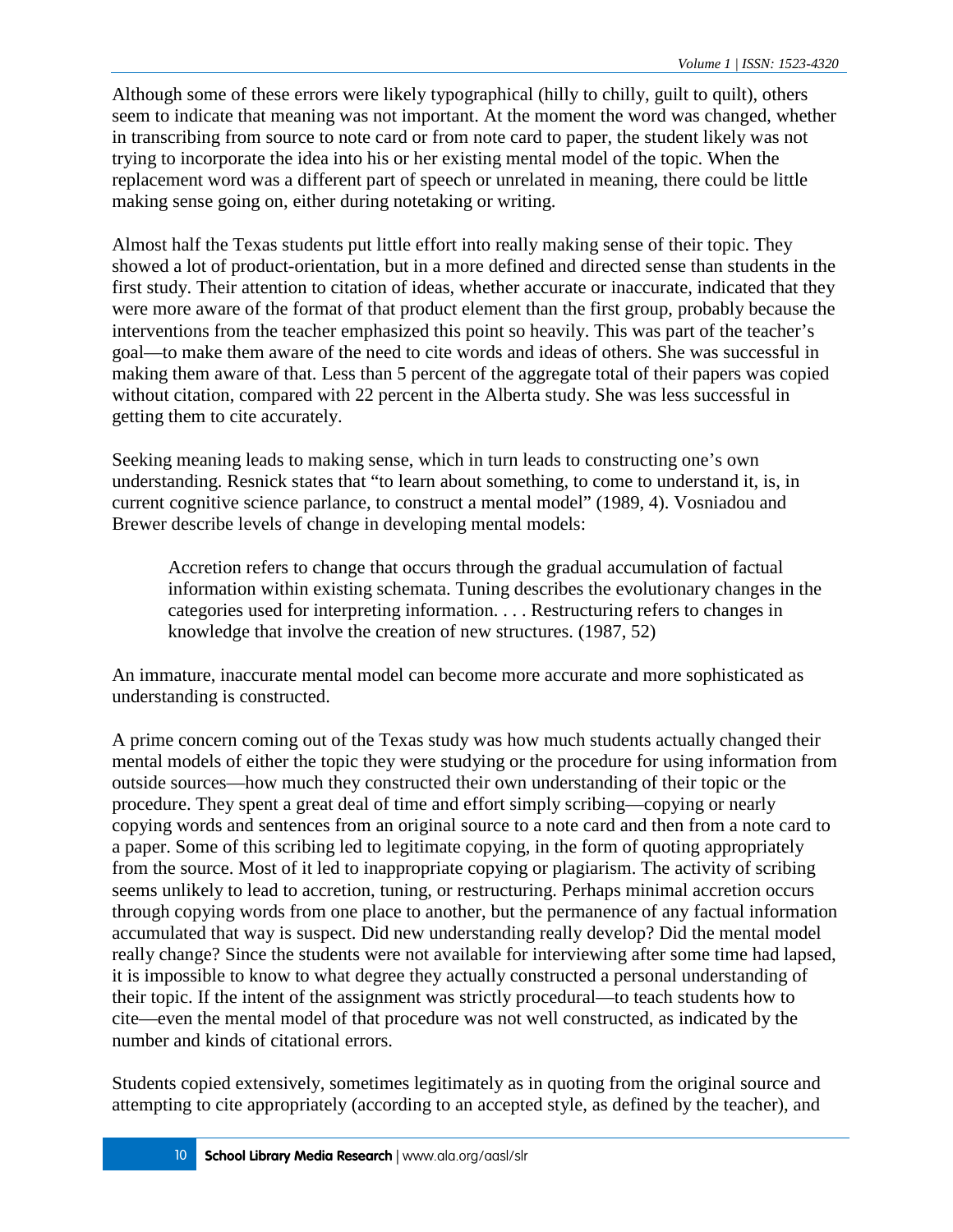sometimes unacceptably, by plagiarizing with no attempt to cite. Table 2 indicates the number of students in the Texas study that copied in those two ways combined. The kind of copying in this table is different from the kind of copying referred to in Table 1, since Table 2 combines the appropriate quoting and citing with the inappropriate plagiarism. Any attempt to cite, whether it followed the prescribed style or not, was considered an attempt to cite, while lack of any indication of a source for the copied information was considered plagiarized. Since both required copying word for word, or very close to it, from the original source, both were seen as involving a scribing type of task.

| Table 2<br><b>Level of Copying:</b><br><b>Both Appropriate and Unacceptable</b><br>(Texas study) |               |  |
|--------------------------------------------------------------------------------------------------|---------------|--|
| % of total paper copied                                                                          | % of students |  |
| $15 - 29$                                                                                        | 10            |  |
| $30 - 49$                                                                                        | 5             |  |
| $50 - 74$                                                                                        | 70            |  |
| 75-100                                                                                           | 15            |  |

One of the goals of the assignment was to teach students to quote and cite appropriately. This fact must be considered in all discussion of the scribing activity. The teacher probably did not intend, however, for students to simply string together a series of quotes and call it a research paper. Table 2 shows that 70 percent of the Texas students copied, either legitimately by quoting or illegitimately by plagiarizing, between 50 and 75 percent of their papers and another 15 percent copied, in the same manner, more than 75 percent of their papers. These numbers seem to indicate minimal constructing of students' own understandings. Based on the way in which scribed portions of the papers were incorporated into the context of the surrounding text, it is likely that the mental models of both the subject matter and the procedural knowledge of appropriate citation were inadequately developed.

## **Speculations and Further Research**

In the Alberta study, teacher intervention relating generally to use of information, and specifically to avoiding plagiarism, was minimal. Based on the high degree of copying demonstrated by those students, the questions arose of why students copy and whether or not that tendency is related in any way to the level of process awareness. Are students who demonstrate processes of seeking meaning and making sense less likely to plagiarize? By extension, if there is a relationship between a lack of process orientation and the tendency to copy, it would seem that teacher intervention could make a difference to the situation. But what kind of intervention would make a difference? Because of the 1996 teacher's emphasis on avoiding plagiarism, the opportunity to explore a particular kind of intervention emerged. It appears, based on the primarily quantitative analysis of data from that study, that emphasizing avoiding plagiarism and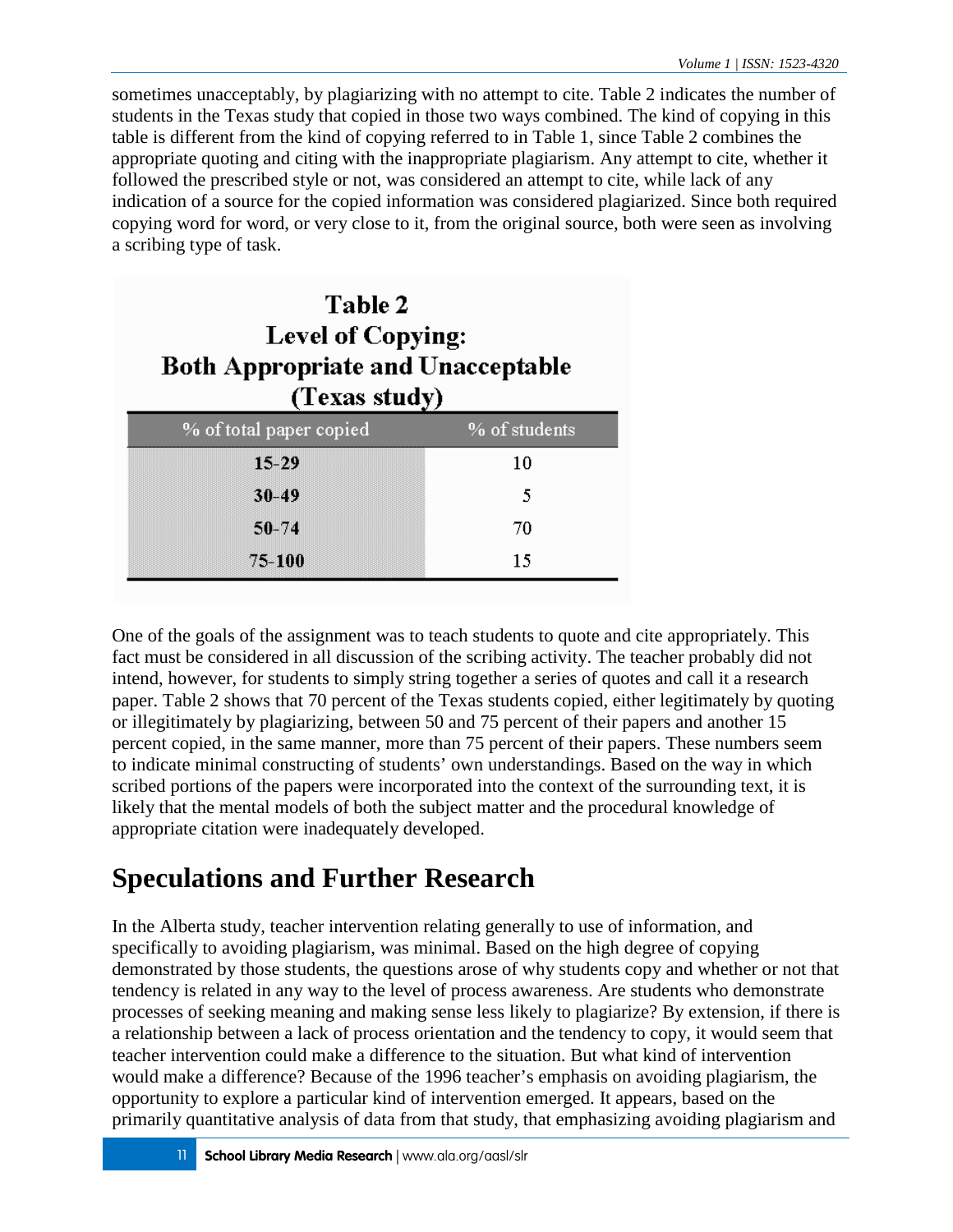appropriate citation does not eliminate the behavior, but modifies it to some extent. Whether the modification is beneficial to student learning is debatable. If this was the first time that a teacher had intervened in this way, perhaps students made a beginning in a long, slow process of developing an awareness of appropriate ways to use other writers' ideas. Further qualitative analysis of these data and of other data gathered through interviews and research logs in the Texas study may yield other observations.

In neither the Alberta nor the Texas study were librarians greatly involved in the library research projects. For the benefit of all information users, perhaps librarians could initiate improved communication and collaboration designed to enhance learning. Modification of long-standing educational practices could lead to students' constructing a better model of both subject matter and information use. As suggested by Pitts in a 1994 study of high school learners/information users, "careful, but not intrusive, monitoring of individual student progress throughout the unit will be necessary if the teachers involved are to provide appropriate expert support for the new learning and to identify problems and provide mediation" (Pitts 1994, 384).

New questions launch further exploration. How do teachers intervene effectively to increase learning of both topic and procedure beyond simple compliance with a requirement? How can librarians make a difference? If librarians and teachers work more closely together to mediate in the library research experience, can student learning improve? Could increased or different collaboration between teachers and librarians have an impact on information use? Do different assignment demands lead to different behaviors? What motivates students to copy? Further research related to these questions can expand our understanding of the construction of meaning and the development of mental models of information use.

## **References**

Bloom, Benjamin. 1956 *Taxonomy of educational objectives: The classification of educational goals. Handbook I: Cognitive domain.* New York: Longmans, Green & Co.

Ferreiro, Emilia and Ana Teberosky. 1982. Literacy before schooling. Portsmouth, NH: Heinemann.

Flower, L., and J.R. Hayes. 1980. The dynamics of composing: Making plans and juggling constraints. In *Cognitive processes in writing,* ed. L.W. Gregg and E.R. Steinberg. Hilsdale, NJ: Lawrence Erlbaum, 31–50. Quoted in Hull, Glynda Ann. Research on writing: Building a cognitive and social understanding of composing. In *Toward a thinking curriculum: Current cognitive research.* 1989 year book of the Association for Supervision and Curriculum Development, ed. Lauren B. Resnick and Leopold E. Klopfer, 104–28. Alexandria, VA: ASCD, 1989.

Hull, Glynda Ann. 1989. Research on writing: Building a cognitive and social understanding of composing. In *Toward a thinking curriculum: Current cognitive research. 1989 year book of the Association for Supervision and Curriculum Development,* ed. Lauren B. Resnick and Leopold E. Klopfer, 104–28. Alexandria, VA: ASCD.

McGregor, Joy H. 1994. Cognitive processes and the use of information: A qualitative study of higher order thinking skills used in the research process by students in a gifted program. In *1994*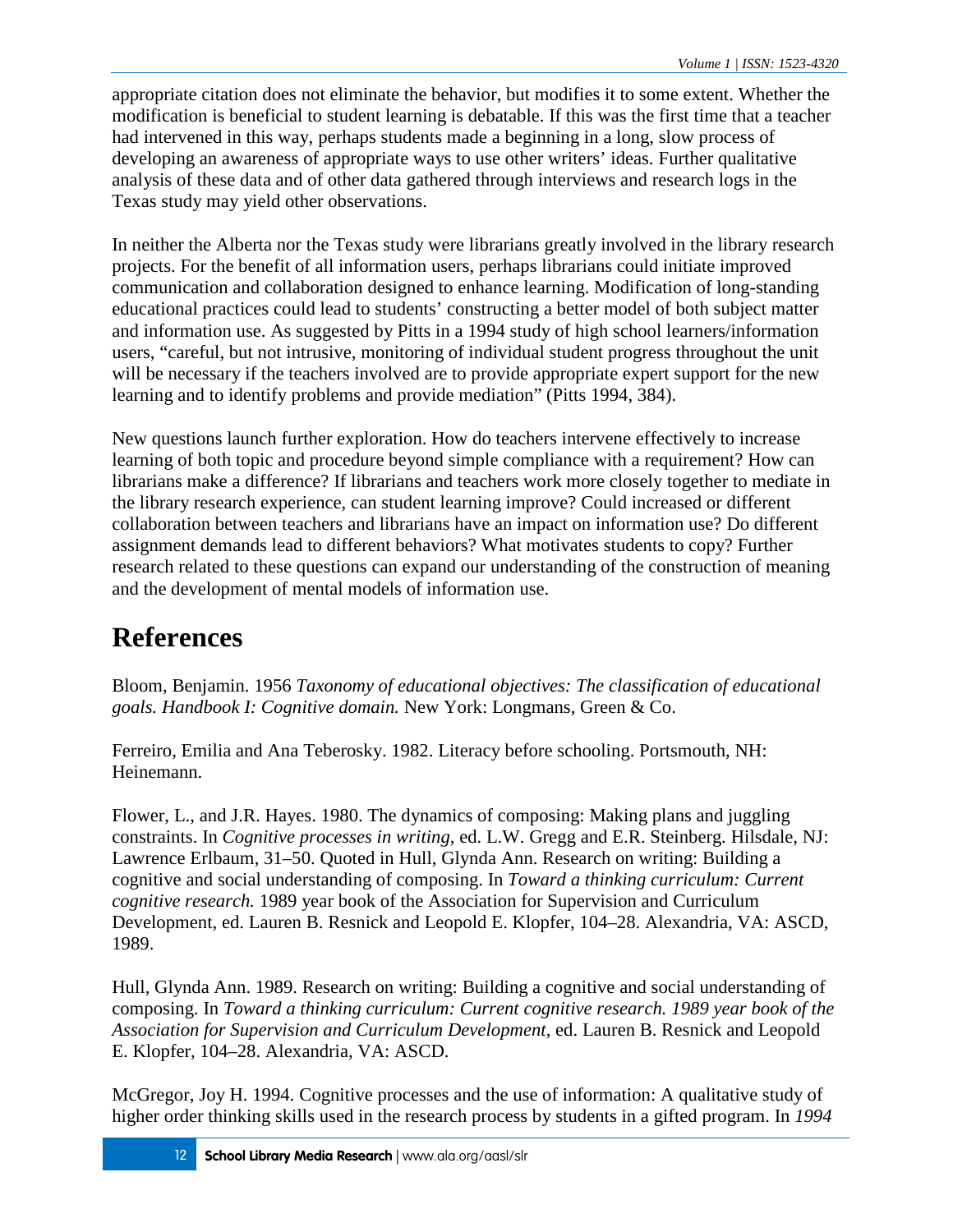*School library media annual,* ed. Carol Kuhlthau, 124–33. Englewood, Colorado: Libraries Unlimited.

Piaget, Jean. 1965. *The child's conception of number.* New York: W.W. Norton.

Pitts, Judy M. 1994. Personal understandings and mental models of information: A qualitative study of factors associated with the information seeking and use of adolescents. Ph.D. diss., Florida State University.

Resnick, Lauren B. 1989. *Knowing, learning, and instruction: Essays in honor of Robert Glasser,* Lauren Resnick. Hillsdale, NJ: Lawrence Erlbaum Associates.

Vosniadou, S., and Brewer, W.F. 1987. Theories of knowledge restructuring in development. *Review of Educational Research* 57 (Spring): 51–67.

White, Sheldon H. 1989. Forward in *The construction zone: Working for cognitive change in school,* by Denis Newman, Peg Griffin, and Michael Cole. Cambridge: Cambridge University Press.

### **Web Links**

1. Purdue University's On-Line Writing Laboratory has an excellent resource page on writing research papers. The page includes information on citation, paraphrasing and plagiarism, and the research process. The page is available at [http://owl.english.purdue.edu/Files/Research-Papers.html.](http://owl.english.purdue.edu/Files/Research-Papers.html)

The ERIC Clearinghouse on Reading, English, and Communication at [www.indiana.edu/~eric\\_rec](http://www.indiana.edu/~eric_rec) has a variety of research and practice-based resources on writing in the classroom.

2. The Library at Cornell University has put together a useful set of questions to help students evaluate the appropriateness and usefulness of information sources. The questions can be found at [www.library.cornell.edu/okuref/research/skill26.htm.](http://www.library.cornell.edu/okuref/research/skill26.htm) The page also has links to information about conducting library research.

Widener University's Library has made available a thorough set of criteria to help students evaluate various sorts of web pages, including advocacy pages and news pages. The librarians have expanded on traditional notions of accuracy, authority, and currency to apply them more directly to web pages. These resources are available from: [www.science.widener.edu/~withers/webeval.htm.](http://www.science.widener.edu/~withers/webeval.htm)

3. For an extensive bibliography of literature on mental models and conceptual change, see [www.cbl.leeds.ac.uk/~paul/mentalmodsrefs.html.](http://www.cbl.leeds.ac.uk/~paul/mentalmodsrefs.html)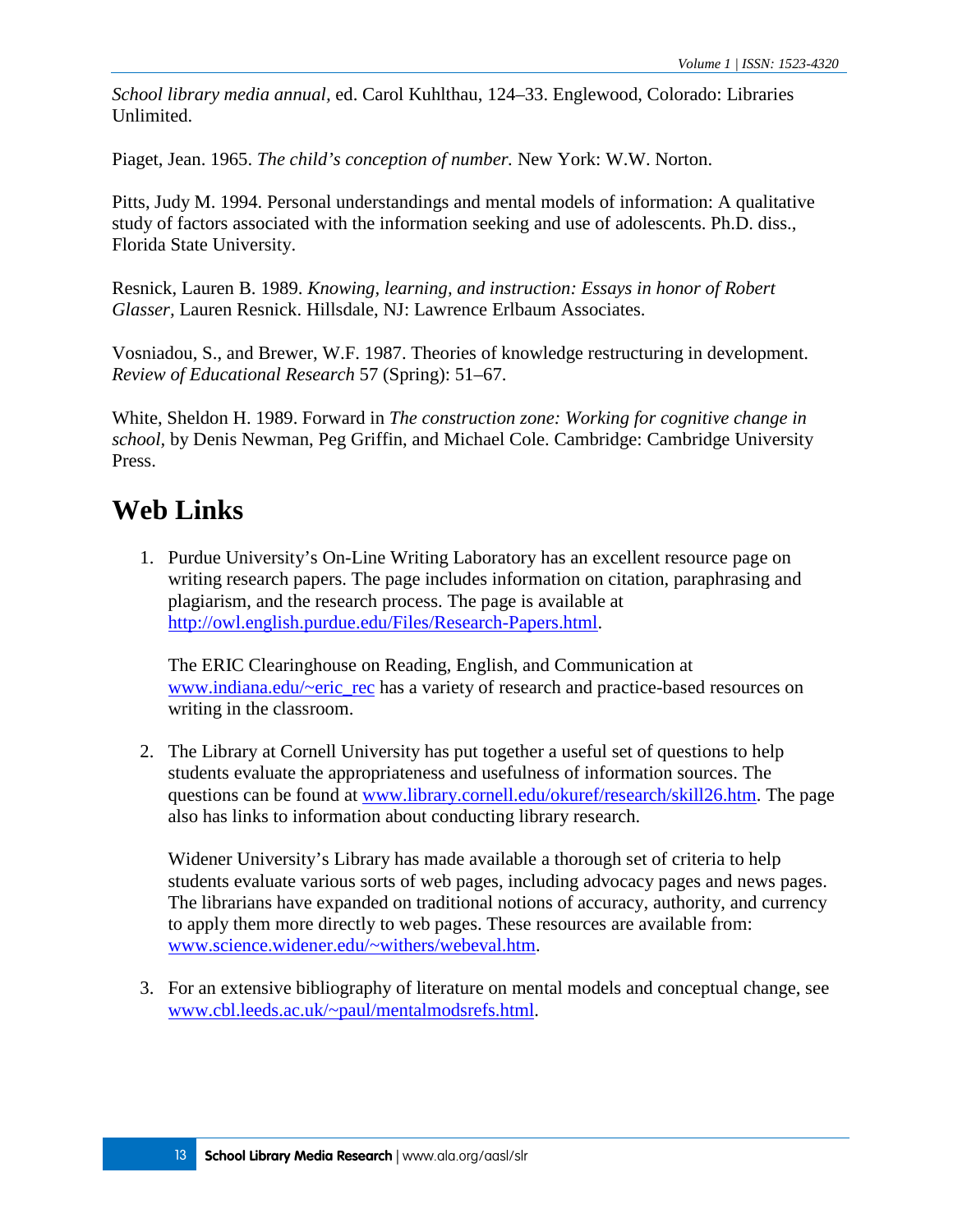## **Appendix A: Categories of Copying**

**A** No copying.

**B** Paraphrasing, doesn't closely resemble original.

**C** Paraphrasing, can easily recognize original pattern of sentences and paragraphs, but many words have been changed.

**D** Copying, with phrases rearranged, omitted, some words added. Occasional synonyms used.

**E** Copied word-for-word for the most part. May involve some omissions, slight rearranging, minimal changing of tenses, minimal use of synonyms.

### **Examples of Copying**

#### **Category C**

As it appeared in the original source:

The urban workers of France were a tiny minority compared with the nation's great masses of peasants. Yet their influence during the Revolution would be tremendous—out of all proportion to their numbers. (Banfield, Susan. 1989. *The rights of man, the reign of terror: The story of the French revolution.* New York: Lippincott, 16.)

As it appeared in a student's paper:

The urban workers of France also formed part of the third Estate. They were a tiny minority alongside the nation's great mass of peasants, yet they had tremendous influence during the Revolution.

#### **Category D**

As it appeared in the original source:

The Scottish witches associated, so it was believed, with evil spirits which appeared in the form of animals. Macbeth's witches also associate with evil spirits which appear in the form of cats and toads. (Winstanley, Lilian. 1922. *Macbeth, King Lear and contemporary history.* London: Cambridge University Press, 114.)

As it appeared in a student's paper:

Witches were believed to associated (sic) with evil spirits which appeared in the form of animals. *Macbeth*'s witches associate with evil spirits in the form of cats and toads.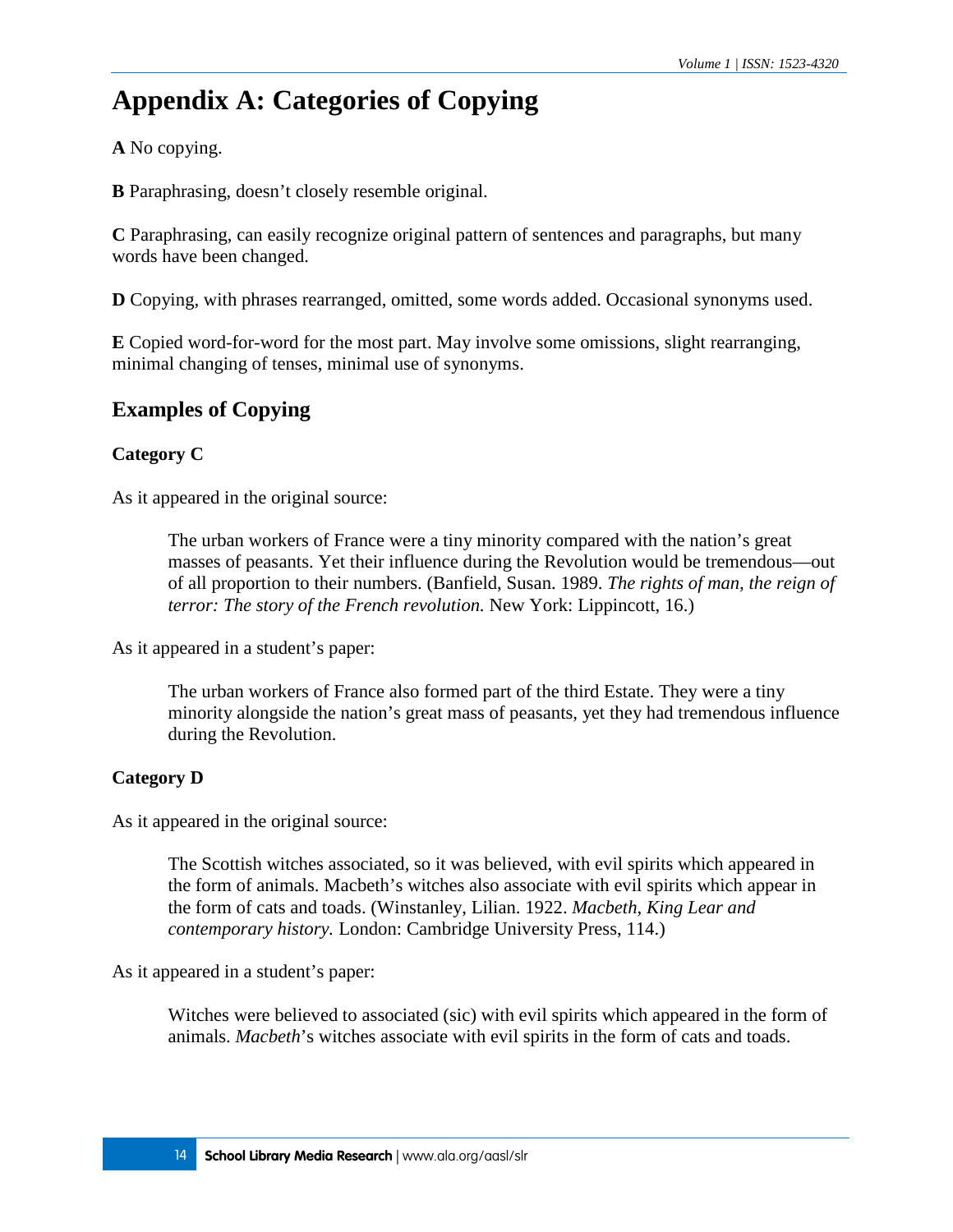#### **Category E**

As it appeared in the original source:

In the church a number of staging conventions evolved that were to remain in use throughout the Middle Ages. The acting space was divided into two parts: the *mansions* and the *platea*. The mansions (also called stations, seats, or *sedes*) were simple scenic devices for indicating the location of incidents. For example, a throne might be used to suggest the residence of Pilate. Each place was represented by a different mansion, and all remained in view throughout the play.

Since the action could not be performed in the limited space provided by the typical mansion, the actors used as much of the adjacent floor area as they needed. Often the same space was used in many different scenes. This generalized acting area was called the *platea* (or sometimes the place or playne). Thus, a series of mansions was arranged around a neutral playing space, and the performers moved from one mansion to another as the action demanded. (Brockett, Oscar.1974. *The theatre: An introduction.* 3rd ed. New York: Holt, Rinehart, & Winston, 119.)

As it appeared in a student's paper:

A number of staging conventions evolved in the church that were to remain in use throughout the Middle Ages. The acting space was divided into two parts: the mansions and the platea. The mansions (also called stations, seats, or sedes) were simple scenic devices for indicating the location of incidents. For example, to suggest the residence of Pilate a throne might be used. Each place was represented by a different mansion and all remained in view throughout the play. However, since the action could not be performed in the limited space provided by the typical mansions, the actors used as much of the adjacent floor as they needed. Often the same space was used in many different scenes and this generalized area was called the platea (or sometimes the place or playne). This series of mansions arranged around a neutral playing space provided the 'stage' and the performers moved from one mansion to another as the action demanded.

**School Library Media Research** (ISSN: *1523-4320*) *is the successor to School Library Media Quarterly Online and the predecessor to School Library Research, an official journal of the American Association of School Librarians*. *The purpose of School Library Media Research is to promote and publish high quality original research concerning the management, implementation, and evaluation of school library programs. The journal also emphasizes research on instructional theory, teaching methods, and critical issues relevant to the school library profession. Visit the [website](http://www.ala.org/aasl/slr) for more information.*